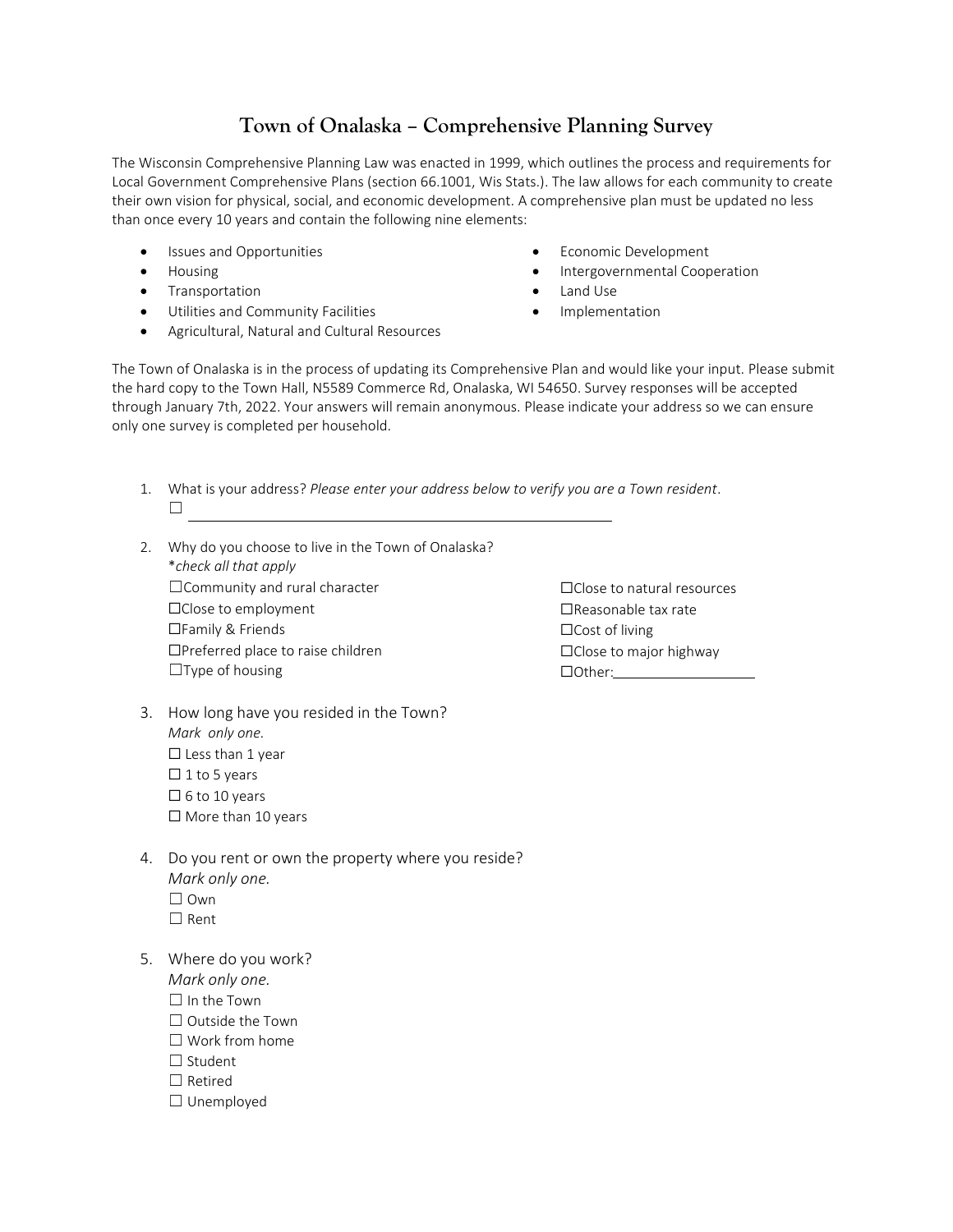| 6. | *check all that apply<br>$\Box$ Fire protection<br>$\Box$ Law enforcement<br>$\Box$ Parks & Recreation Facilities<br>$\Box$ Road maintenance                                                                                                                                                                                                                                                                                                                                                                                                                                                                                                                                                                         |              |                |        |                |        | Which of the following public services and facilities needs improvement?<br>$\Box$ Snow removal<br>$\Box$ Town government<br>$\Box$ Storm water management |  |  |
|----|----------------------------------------------------------------------------------------------------------------------------------------------------------------------------------------------------------------------------------------------------------------------------------------------------------------------------------------------------------------------------------------------------------------------------------------------------------------------------------------------------------------------------------------------------------------------------------------------------------------------------------------------------------------------------------------------------------------------|--------------|----------------|--------|----------------|--------|------------------------------------------------------------------------------------------------------------------------------------------------------------|--|--|
|    | 7. How would you rate the current efforts in the Town to regulate and guide development?<br>Mark only one.                                                                                                                                                                                                                                                                                                                                                                                                                                                                                                                                                                                                           |              |                |        |                |        |                                                                                                                                                            |  |  |
|    |                                                                                                                                                                                                                                                                                                                                                                                                                                                                                                                                                                                                                                                                                                                      | $\mathbf{1}$ | $\overline{2}$ | 3      | $\overline{4}$ | 5      |                                                                                                                                                            |  |  |
|    | Very Satisfied                                                                                                                                                                                                                                                                                                                                                                                                                                                                                                                                                                                                                                                                                                       | $\Box$       | $\Box$         | $\Box$ | $\Box$         | $\Box$ | Very Dissatisfied                                                                                                                                          |  |  |
| 8. | Which of the following types of new businesses would you like to see developed in the Town in<br>the future?<br>*check all that apply<br>□Professional offices (real estate, insurance, banks, etc.)<br>$\Box$ Retail stores (stores, coffee shops, salons)<br>$\Box$ Warehousing<br>$\Box$ Gas station<br>$\Box$ Health services/medical facilities<br>$\Box$ Grocery store<br>$\Box$ Business related commercial development (e.g. bed and breakfast, outdoor stores)<br>$\Box$ Arts & Entertainment<br>$\Box$ Lodging<br>$\Box$ Wholesale trade<br>$\Box$ Developments with a mix of residential, office, and retail space<br>$\Box$ Quarrying/sand & gravel pit operations<br>□ Agriculture/Agriculture Business |              |                |        |                |        |                                                                                                                                                            |  |  |
| 9. | *check all that apply<br>$\Box$ Snowmobile trails<br>$\Box$ ATV trails<br>$\Box$ Hiking trails<br>$\Box$ Biking routes                                                                                                                                                                                                                                                                                                                                                                                                                                                                                                                                                                                               |              |                |        |                |        | Would you support the creation or expansion of the following transportation opportunities?<br>□ Town/County Roads<br>$\Box$ Bus routes<br>$\Box$ Other:    |  |  |
|    | 10. Which statement best describes how you would want the Town to look 20 years from now?<br>Mark only one.                                                                                                                                                                                                                                                                                                                                                                                                                                                                                                                                                                                                          |              |                |        |                |        |                                                                                                                                                            |  |  |
|    | $\Box$ As it looks now                                                                                                                                                                                                                                                                                                                                                                                                                                                                                                                                                                                                                                                                                               |              |                |        |                |        | $\Box$ Mostly residential and some more                                                                                                                    |  |  |

| $\Box$ AS IL IOOKS HOW                            | <b>Department of the University Properties</b> in the Europe |
|---------------------------------------------------|--------------------------------------------------------------|
| $\Box$ As it looks now, but with more residential | businesses                                                   |
| units                                             | $\Box$ More outdoor recreation and green                     |
| $\Box$ As it looks now, but with more business    | space                                                        |
| and residential units                             | $\Box$ No opinion                                            |
|                                                   |                                                              |